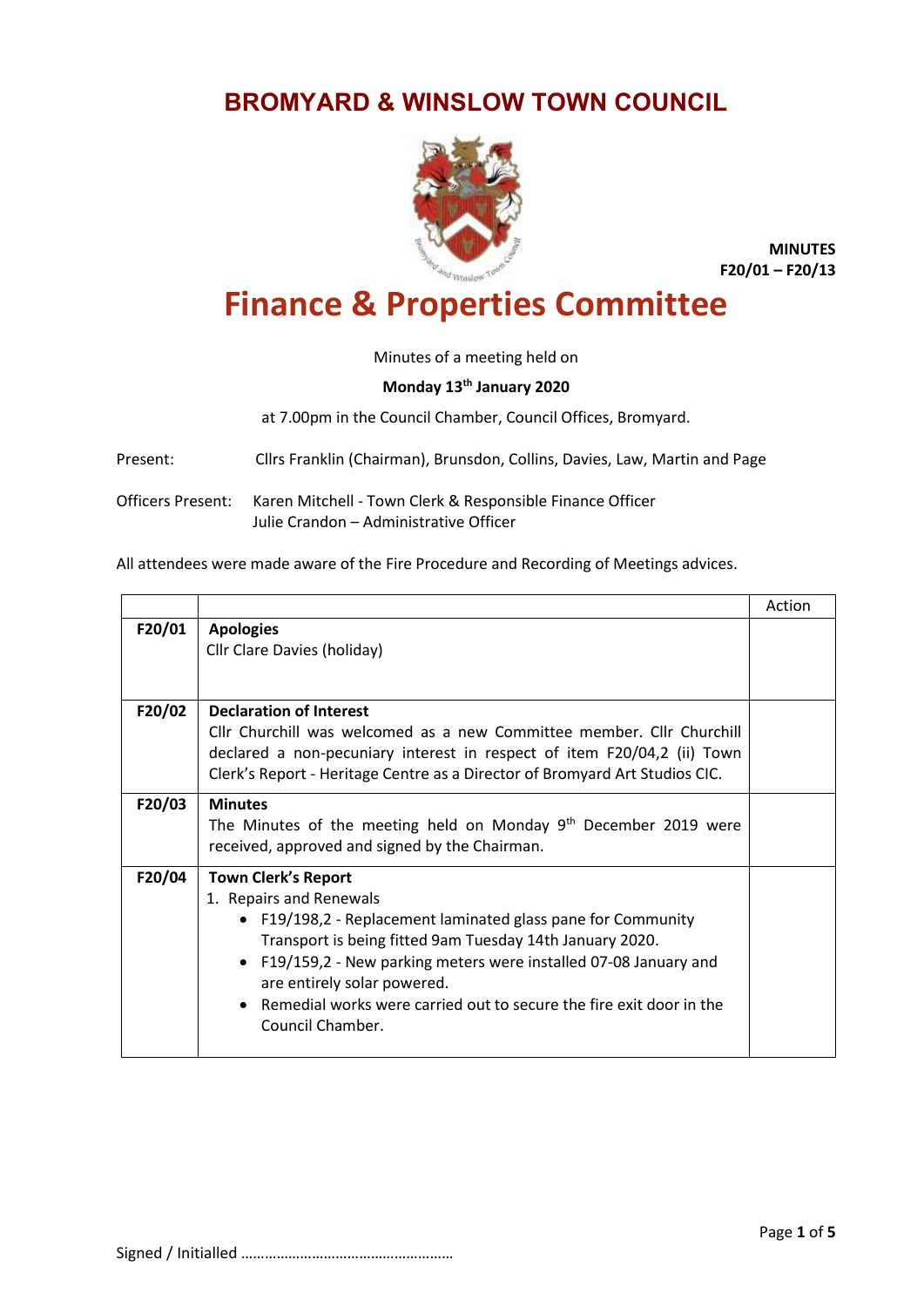|        |    |                                                                                                                                                                                                                                                                                                                  | Action |
|--------|----|------------------------------------------------------------------------------------------------------------------------------------------------------------------------------------------------------------------------------------------------------------------------------------------------------------------|--------|
|        |    | 2. Other Items                                                                                                                                                                                                                                                                                                   |        |
|        |    | Public Toilets, Tenbury Road Car Park. This facility was closed to<br>i.<br>public for several days from 2 <sup>nd</sup> January due to vandalism of the<br>electronic door locking systems in all three cubicles. The Town Clerk<br>had authorised repairs to be carried out under delegated powers.            |        |
|        |    | Following discussion, IT WAS RESOLVED, to obtain a quotation for<br>siting of CCTV cameras covering the Tenbury Road car park and<br>toilet block, and to seek all necessary permissions. It was noted that<br>the Conquest Theatre has agreed in principle to the siting of a CCTV<br>camera on their building. |        |
|        |    | It was suggested that a town-wide CCTV strategy be developed for<br>future consideration.                                                                                                                                                                                                                        |        |
|        |    | ii. Heritage Centre - Installation of sink and waste pipework on ground<br>floor (north side of the building) Members were advised that the<br>above works had been carried out without the Council's prior<br>consent.                                                                                          |        |
|        |    | <b>IT WAS RESOLVED</b> to (i) request an inspection by the Conservation<br>Officer in respect of the works undertaken and (ii) that the Town<br>Clerk write to the tenant outlining the tenant's and landlord's<br>respective responsibilities.                                                                  |        |
| F20/05 |    | Finance:                                                                                                                                                                                                                                                                                                         |        |
|        | a) | Income & Expenditure by Budget Heading - December 2019.<br>The Town Clerk to check receipt for allotment income against the<br>nominal ledger. Expenditure for gardening in the council complex was<br>down due to issues with recruitment of a new gardener.                                                    |        |
|        |    | <b>IT WAS RESOLVED</b> i) to accept item a. ii) that in the absence of a<br>Gardener, the Town Clerk make arrangements with the Council's<br>grounds maintenance contractor to cover gardening works in the<br>council complex.                                                                                  |        |
|        | b) | <b>Bank Reconciliation - December 2019</b><br>IT WAS RESOLVED to accept item b.                                                                                                                                                                                                                                  |        |
|        | C) | Top Sheet - December 2019.<br>IT WAS RESOLVED to accept item c.                                                                                                                                                                                                                                                  |        |
|        |    | d) Accounts for Scrutiny<br>IT WAS RESOLVED to accept item d. The question of a green energy<br>supplier was raised. The matter of setting up an Environmental Working<br>Party would be placed on the next Full Council agenda.                                                                                 |        |
|        | e) | <b>Petty Cash</b><br>IT WAS RESOLVED to accept item e.                                                                                                                                                                                                                                                           |        |
|        | f) | Report of monthly payments.<br>IT WAS RESOLVED to accept item f). Cllr Martin signed the report.                                                                                                                                                                                                                 |        |
|        | g) | <b>Payments Made</b><br>i. The Town Clerk/RFO reported a payment made to the contractor for<br>works to the Closed Churchyard Walls (Part 1) in the sum of £3,348<br>(as listed on the December Payment schedule) in order to meet the<br>30 day payment terms.                                                  |        |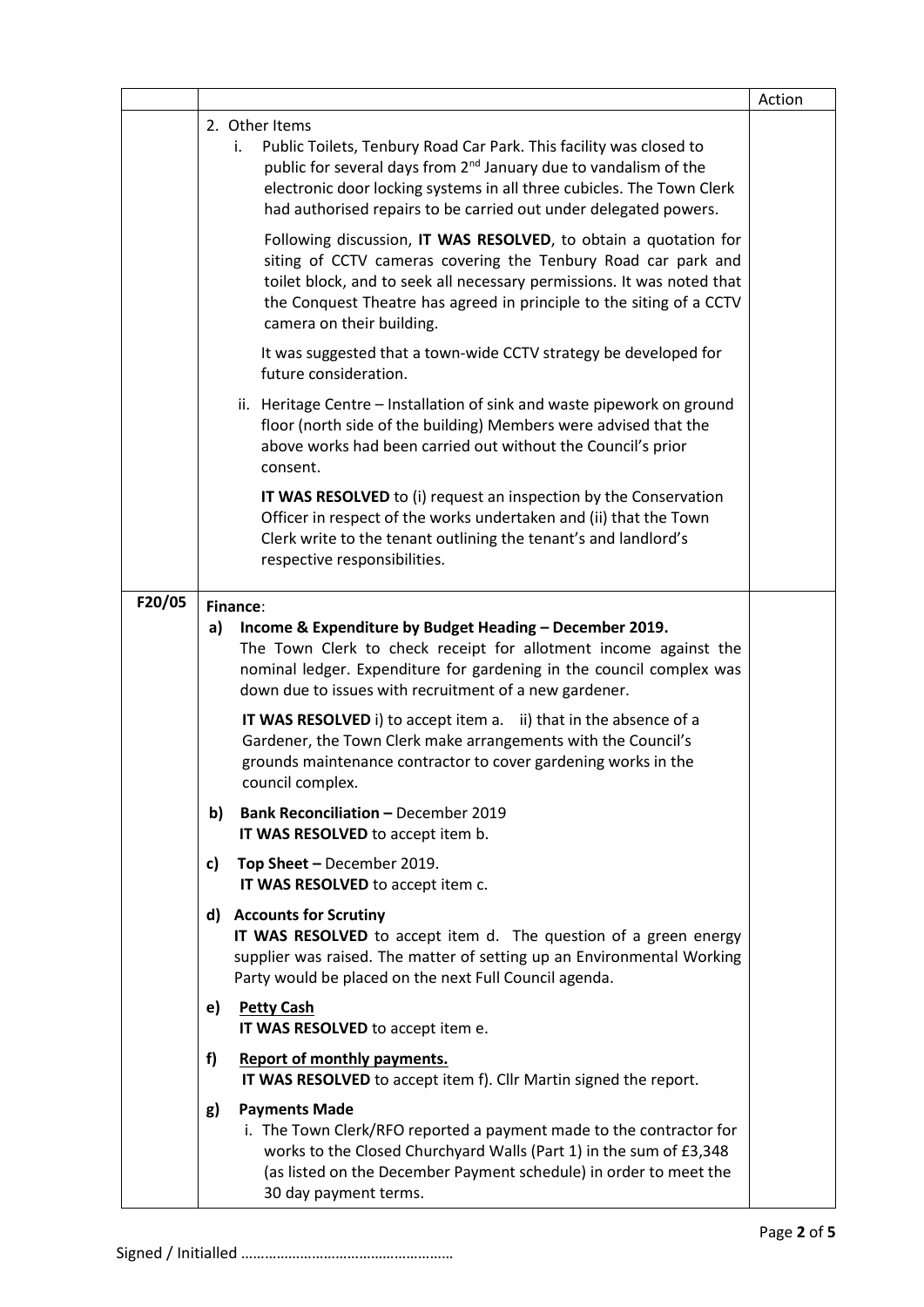|        |                                                                                                                                                                                                                                                                                                                                                                                                                                                                                                                                                                                                                                                                                                                                                                                                                                                                                                                                                                                                                                                                                                                                                                                                                                   | Action |
|--------|-----------------------------------------------------------------------------------------------------------------------------------------------------------------------------------------------------------------------------------------------------------------------------------------------------------------------------------------------------------------------------------------------------------------------------------------------------------------------------------------------------------------------------------------------------------------------------------------------------------------------------------------------------------------------------------------------------------------------------------------------------------------------------------------------------------------------------------------------------------------------------------------------------------------------------------------------------------------------------------------------------------------------------------------------------------------------------------------------------------------------------------------------------------------------------------------------------------------------------------|--------|
|        | ii. Expenditure authorised under Town Clerk's delegated authority:<br>Lanyon Bowdler Solicitors £350 + VAT - obtaining Legal Advice<br>(Full Council Minute ref C19/229). This advice to be brought back<br>to Full Council in closed session.<br>Bromyard Christmas Tree Festival - sponsorship of Christmas tree<br>in sum of £25.00. Cllr Brunsdon advised that she had met this<br>expense as a personal contribution.                                                                                                                                                                                                                                                                                                                                                                                                                                                                                                                                                                                                                                                                                                                                                                                                        |        |
| F20/06 | <b>Financial Regulations</b><br>IT WAS RESOLVED that Financial Regulations be brought back to the next<br>Finance & Properties Committee following review by Councillors Franklin,<br>Martin and the Town Clerk.                                                                                                                                                                                                                                                                                                                                                                                                                                                                                                                                                                                                                                                                                                                                                                                                                                                                                                                                                                                                                  |        |
| F20/07 | <b>Grounds maintenance contract</b><br>In accordance with condition 6 of the Grounds Maintenance Contract,<br>Members were requested to consider extending the current contract for a<br>further 2 years.<br>Areas included in the contract:<br>Bromyard By-pass and associated areas<br>$\bullet$<br>St. Peter's Churchyard<br>٠<br>Riverside Walk<br>$\bullet$<br>Broadbridge<br>٠<br><b>Town Green</b><br>Cemetery<br>$\bullet$<br>In response to a query regarding the grounds maintenance for Kempson<br>Players, the Clerk explained that the contract was separate to that under<br>discussion and had been for a one-year period only, ending 31 <sup>st</sup> March 2020.<br>Bromyard Recreation Ground Charity would be responsible for arranging its<br>own grass cutting contractor from 1 <sup>st</sup> April, 2020 onwards. The Town Council<br>had pledged financial support in the sum of £3,000 (included in the 2020-21<br>budget) to cover such expenditure. A letter of explanation will be sent to the<br>charity clarifying the situation with regard to grant support and cessation of<br>grounds maintenance at Kempson Players.<br>IT WAS RESOLVED that Full Council be recommended to approve extending |        |
| F20/08 | the Grounds Maintenance contract for a further 2 years to 31 <sup>st</sup> March 2022.<br>Herefordshire Council - Public Green Spaces Community Grant Scheme<br>2019/20.<br>1. The Town Clerk reported on her meeting with Herefordshire Council's<br>Parks and Leisure Commissioning Manager regarding the status of the<br>Town Council's grant application for funding to maintain public open<br>space at Nunwell Park. Members were advised that in order to be                                                                                                                                                                                                                                                                                                                                                                                                                                                                                                                                                                                                                                                                                                                                                              |        |
|        | successful the application would need to be revised to demonstrate a<br>long-term commitment to the maintenance of this land.<br>Following discussion, IT WAS RESOLVED that the Town Council's grant<br>application be amended to demonstrate the Town Council's ability to<br>maintain the green space at Nunwell Park over a five year period.<br>The Clerk reported that additional funds were available through the<br>2.<br>above grant scheme to maintain other areas within the parish which are<br>currently maintained by Balfour Beatty Living Places. Plans of the areas<br>under discussion were circulated to members.                                                                                                                                                                                                                                                                                                                                                                                                                                                                                                                                                                                               |        |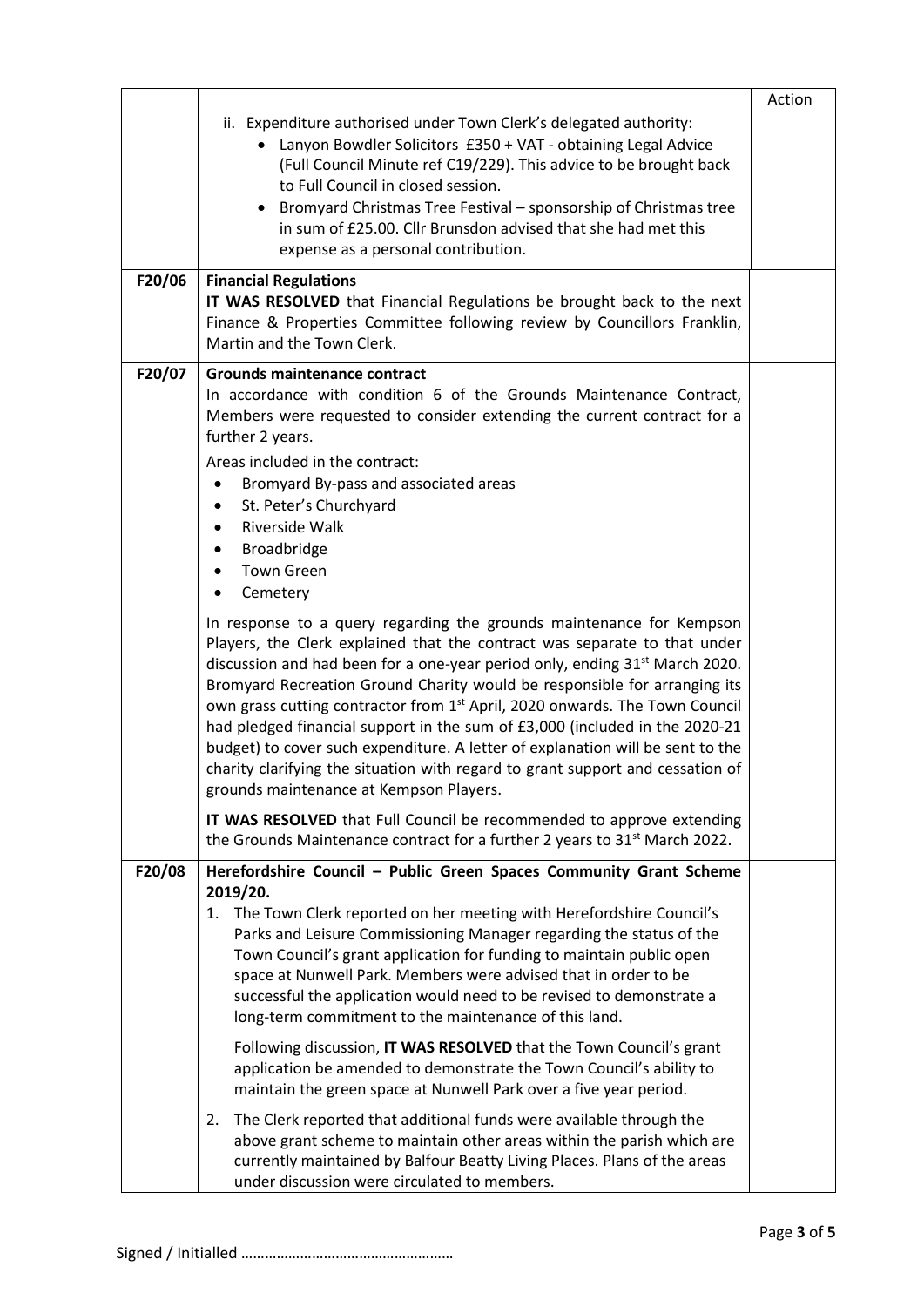|                   |                                                                                                                                                                                                                                                                                                                                                                                                                                                                                                                                                                                                                                                                       | <b>Action</b> |
|-------------------|-----------------------------------------------------------------------------------------------------------------------------------------------------------------------------------------------------------------------------------------------------------------------------------------------------------------------------------------------------------------------------------------------------------------------------------------------------------------------------------------------------------------------------------------------------------------------------------------------------------------------------------------------------------------------|---------------|
| F20/08<br>Cont'd. | Following discussion, IT WAS RESOLVED that the matter be referred to<br>Full Council for consideration.                                                                                                                                                                                                                                                                                                                                                                                                                                                                                                                                                               |               |
| F20/09            | <b>Closed Churchyard</b><br>Members received the Deputy Town Clerk's update on works to the walls in<br>the Closed Churchyard, copies having been circulated.<br>It was noted that:<br>Stage 1 works were 99% complete. Council held retention to cover<br>outstanding work (to be completed by current contractor as weather<br>conditions allow).<br>Current contractor had advised that he would not be available for future<br>works.<br>Direction was sought from the Committee as to scoping for the next stage of<br>the project.<br>Following discussion, IT WAS RESOLVED that quotations be obtained for the<br>next stages based on the 2016 survey report. |               |
|                   | The Town Clerk to write to St. Peter's Churchwardens requesting that the<br>practice of laying monuments against the churchyard walls be ceased in<br>order to lessen the stress on the walls.                                                                                                                                                                                                                                                                                                                                                                                                                                                                        |               |
| F20/10            | <b>IT and Electronic Security</b><br>Members were circulated with a report prepared by Cllr Collins on the<br>1.<br>potential outsourcing the Council's IT requirements. (Ref F19/201). A<br>meeting had been arranged with Hoople Ltd to discuss the potential for<br>a managed IT service. Following on from this, additional quotations<br>would be sought. A further update would be provided at the next<br>meeting.<br>Members considered quotations for the installation of electronic<br>2.<br>security measures at The Old Vicarage.                                                                                                                         |               |
|                   | IT WAS RESOLVED to accept the following quotations from Discreet<br><b>Security Solutions:</b><br>quotation 72 - heavy duty code lock in the sum of £155 + VAT<br>quotation 73 - auto-dialler panic system in the sum of £140 + VAT<br>quotation 76 - wireless CCTV system and associated works in the<br>٠<br>sum of £870 + VAT                                                                                                                                                                                                                                                                                                                                      |               |
| F20/11            | <b>Riverside Walk</b><br>ROSPA Water Safety Review - Promenade d'Athis<br>1.<br>A site visit had been held on Tuesday 7 <sup>th</sup> January 2020 with the Council's<br>Grounds Maintenance contractor in order to help members understand<br>the scope of the works required to address the recommendations<br>contained within the above report.<br>Members considered a quotation for the works.<br>IT WAS RESOLVED to accept the quotation from Rob Wilks in the sum of<br>$£2150.22 + VAT$ to carry out the recommended works as contained<br>within the above report.                                                                                          |               |
|                   | Cllr Martin gave a verbal update following her meeting with the<br>2.<br>Woodland Trust consultant. Cllr Martin was requested to prepare a<br>report for Full Council on the various phases of the planting together<br>with costings.                                                                                                                                                                                                                                                                                                                                                                                                                                |               |